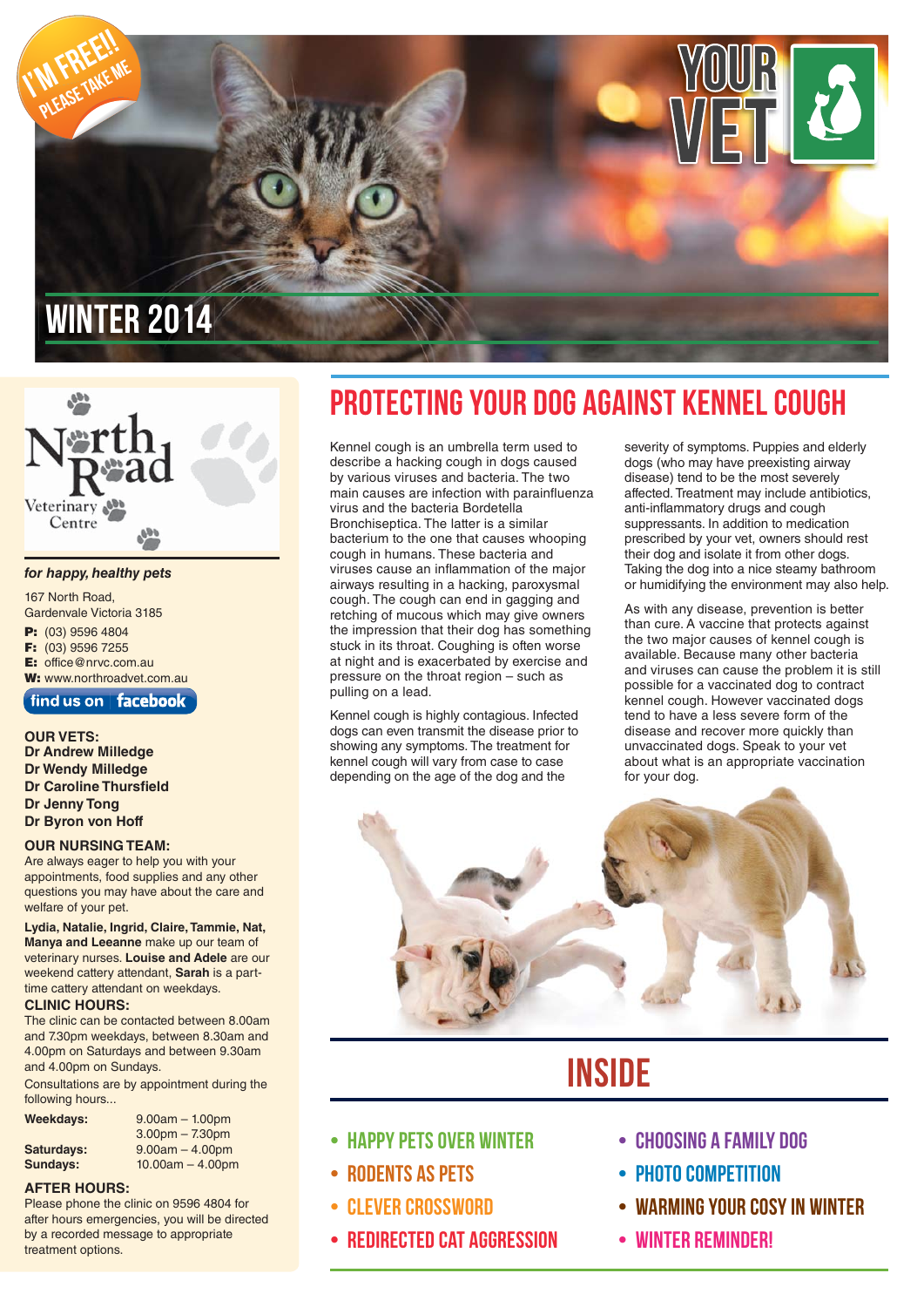### Keeping Your Pets Happy Over Winter

Even pets can get the winter blues, so it can help to give them some extra attention and cuddles over the cooler months when everyone's moods can drop just a little. Here are some other vital tips for keeping your pets happy and cosy over winter.

**KEEP ACTIVE:** We all know how easy it is to go into hibernation mode over winter and avoid exercise, but it is good for you and your dog to keeps up with the walks and exercise. It is worth braving the weather and putting on a few extra layers to get outdoors. Keeping your pet moving helps with joint health and mobility and prevent arthritic animals from seizing up as much.

**BEDDING:** Some extra blankets and/or padding on your pet's bed will make a great difference. Also make sure that their bed is away from draughty, cold and damp areas. Raised beds are great for avoiding draughts and cold coming from hard floors. For outdoor animals, make sure their shelter is well insulated and protected from the elements.

**GROOMING AND RUGGING:** Don't assume that your pet doesn't need a trim up over winter if they have regular grooming. Coats being left to grow too long in an attempt to keep your cat or dog warm can lead to skin

irritations and matting. It is a good idea to perhaps keep their cut a little longer than in other seasons and you can add extra warmth with a rug or coat for your pet.

**CAREFUL OF THOSE HOT SPOTS:** In the search for the ultimate warm spot your pet might get themselves into danger. Be aware that your cat (or your neighbours) might be hiding under your car or in your engine to keep warm. They might get too close to an open fire, so it is always good to have the guard up so that sparks don't land on their coat. Finally make sure that you keep an eye on animals around heaters that can be knocked over.

**WATER:** It is just as important in winter for your pet to have access to plenty of water. If you live in a very cold area and their water supply is outside, make sure it doesn't get iced over. Indoor heating can cause some dehydration, so make sure they have access to water even when you are all bundled up in one area keeping warm.

**FLEAS:** Fleas are not just a summer problem. Heated homes can set off a fleas cycle as well as the warmer weather, so make sure you keep your pets treated all throughout the year.



### Rodents may be the perfect pet

For many people rats will always be vermin. Small dirty animals with scaly tails whose only redeeming feature is to provide exercise for scared beholders as they leap on and off chairs shrieking RAT!

It's time this stereotype was corrected and we realise that these animals are one of the most appropriate pets for young children. Pet rats are a different species to the wild plague-bearing type. Many fancy varieties are available, the most common being the Hooded rat and the Self-coloured rat. Domestic rats are bred to be docile and sociable and can be kept in groups. Males and females can be kept together, but bear in mind that they reach sexual maturity by 6-8 weeks.

Rats are nocturnal. But unlike many small rodents they are not cranky if interrupted from their slumbers for a play. They enjoy being handled, seldom bite and, once used to owners, will not run away. Cages must be well ventilated and cleaned every other day otherwise odours can be a problem. For this reason bird cages or wire barred rodent cages are preferential to aquariums.

Obesity can shorten a rat's life span and can be prevented by feeding your rat small amounts of fresh food plus a pelleted rodent ration. Pellets prevent selective feeding, which occurs with seed mixes where rats will preferentially choose the high fat, low calcium sunflower seeds.

Mammary tumours are common in rats occurring anywhere from under the chin to the base of the tail. The good news is that 80% of these tumours are benign. Rats live for 2 1/2 to 3 1/2 years.

In summary rats are the perfect children's pet – cheap, sociable, safe, interesting yet short lived enough to ensure that you will not be left "holding the baby" once the kids have left home!



#### **ACROSS**

- **1.** What should you treat your house for all year round?
- **4.** What is better than cure?
- **7.** Indoor heating can cause

#### **DOWN**

- **2.** Cage tents give extra warmth and the feeling of
- **3.** Put some extra \_\_\_\_\_\_\_\_ on your pet's bed over winter.
- **5.** What do many people think of rats as?
- **6.** What do toys help to alleviate?

EACH OF THE WORDS CAN BE FOUND IN THIS ISSUE OF "YOUR VET" Answers are shown on bottom of the back page.

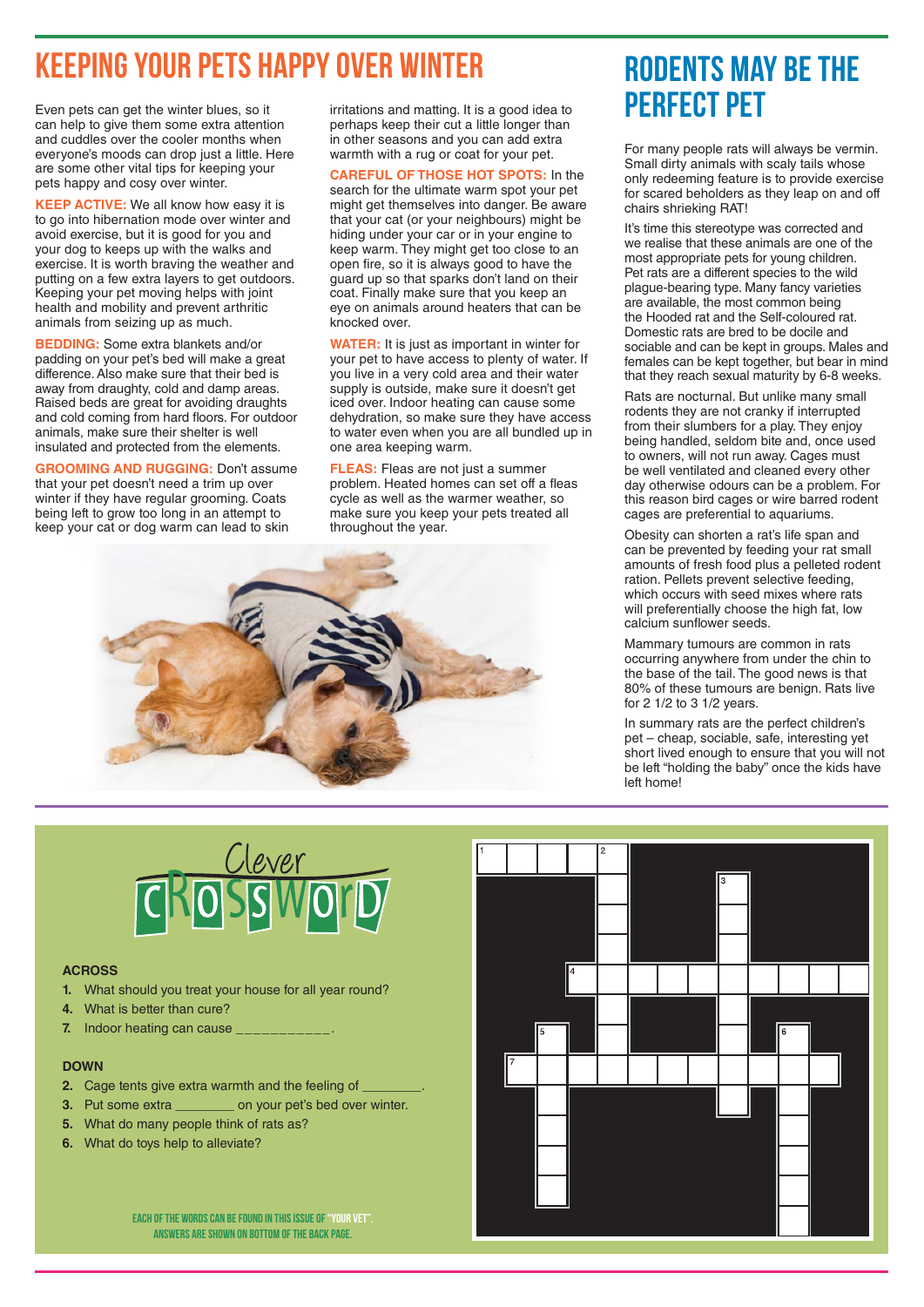### Redirected Cat Aggression

Have you ever had your cat show aggressive behaviour and wondered "where did that come from!". What may seem like a random attack from your cat can come from many different triggers and it's not necessarily a malicious act aimed at yourself, a family member or one of your other pets.

Many animals, even humans can react in this way. It is the act of lashing out at something near when the aggressor is not accessible. You may have experienced it yourself, perhaps throwing something or kicking a wall in anger.

One minute your cat might be sitting there peacefully and the next they can be arch backed, bushy tailed, hissing and striking out at whoever is closest to them. This is called redirected aggression and is different to petting aggression and play aggression. It occurs when a cat is upset, fearful or territorial towards an animal, person or perceived threat and they strike out at those around them.

Redirected aggression can be triggered in your cat for many reasons. They may see a strange cat outside the

Choosing a Family Dog

A dog can be a great addition to a family for you and your children, but there are many things to take into consideration when choosing a dog. You want the experience to enrich your household and be as stress free as possible.

It is very important to choose a breed of dog that is going to be appropriate for yours and your family's lifestyle. Choosing a dog without these considerations can make for a stressful situation. Every breed of dog was bred for a job or purpose, so it is wise to do your research on the dogs original purpose and try and fit those traits to your lifestyle as best as you can. For example, if you live in a built up area you don't want a breed of dog that is prone to barking a lot.

Take into consideration how much time you will have to devote to the dog each day. An hour a day is a good amount of time to

window and feel that the cat is intruding on its territory. They might also smell another cat on one of your visitors, yourself or a new object that has come into the house. They could even see a potential prey animal that they cannot get to.

It can be difficult to deal with redirected aggression, as it can be hard to pinpoint the trigger that is causing it. The outburst can seem to come from nowhere. It is even more difficult when the aggression is towards another cat in the household.



If your aggressive cat is attacking another cat in your home the best thing to do is separate them for a while. While separated, you should leave something with each cat that smells of the other; maybe a blanket or toy, to remind them that the smell is familiar and that they know that cat. Once they have been separated for a while, slowly reintroduce them as you would introduce two cats that have never met. This may take some perseverance and it could take a while for them to get used to each other again.

If the aggression is not towards another cat in the household, then you need to be vigilant in figuring out what the trigger is for your cat and taking steps to reduce the stress for your cat. If it is another cat or animal outside, you can close the curtains or blinds or try using deterrents for the intruding animal such as a motion activated sprinkler. If it is a smell that they don't like on an object, you can remove the object or clean it so that it is no longer perceived as a threat.

If you continue to have problems with your cat displaying this type of behaviour you can have a talk to your vet about other possible stressors that your cat could be reacting to and ways to minimise the stress.

spend walking, playing or interacting with your dog especially if they are going to be allowed inside and around the family often. If your dog is going to be strictly an outside dog, it is important that you can spend more than an hour a day with them, as they are social animals and will need your company to reassure them and keep the bond strong.

Size is a big issue. Cute little puppies can grow into enormous dogs so quickly. Take into consideration whether a big dog will work in your family – is the yard big enough and is the dog liable to bowl over your children or visiting children when they are excited. Some big dogs do grow up to be very placid in nature and you may feel that a breeds other traits outweigh the possible inconvenience of a large size. Many families will find that choosing a dog that is likely to be a small to medium size works well in their home.

Is anyone in your house allergic to dogs? If so, there are many breeds that have a wool type coat that does not shed and is unlikely to cause allergies. If you do want a dog with this type of coat, keep in mind that they require regular clipping and grooming.

As far as the debate over pure bred or mixed breed, there are arguments for both. With a pure bred dog it is much easier to determine their traits and know how large they will grow, but they can also be prone often to breed specific health issues (which are also not usually covered by pet insurance). A mixed breed dog may be a little bit of a mystery, but if you are getting one from your local shelter, they usually have a good indication of what mix may be in the dog and the size that it could grow. Many mixed breeds outlive their purebred counterparts.